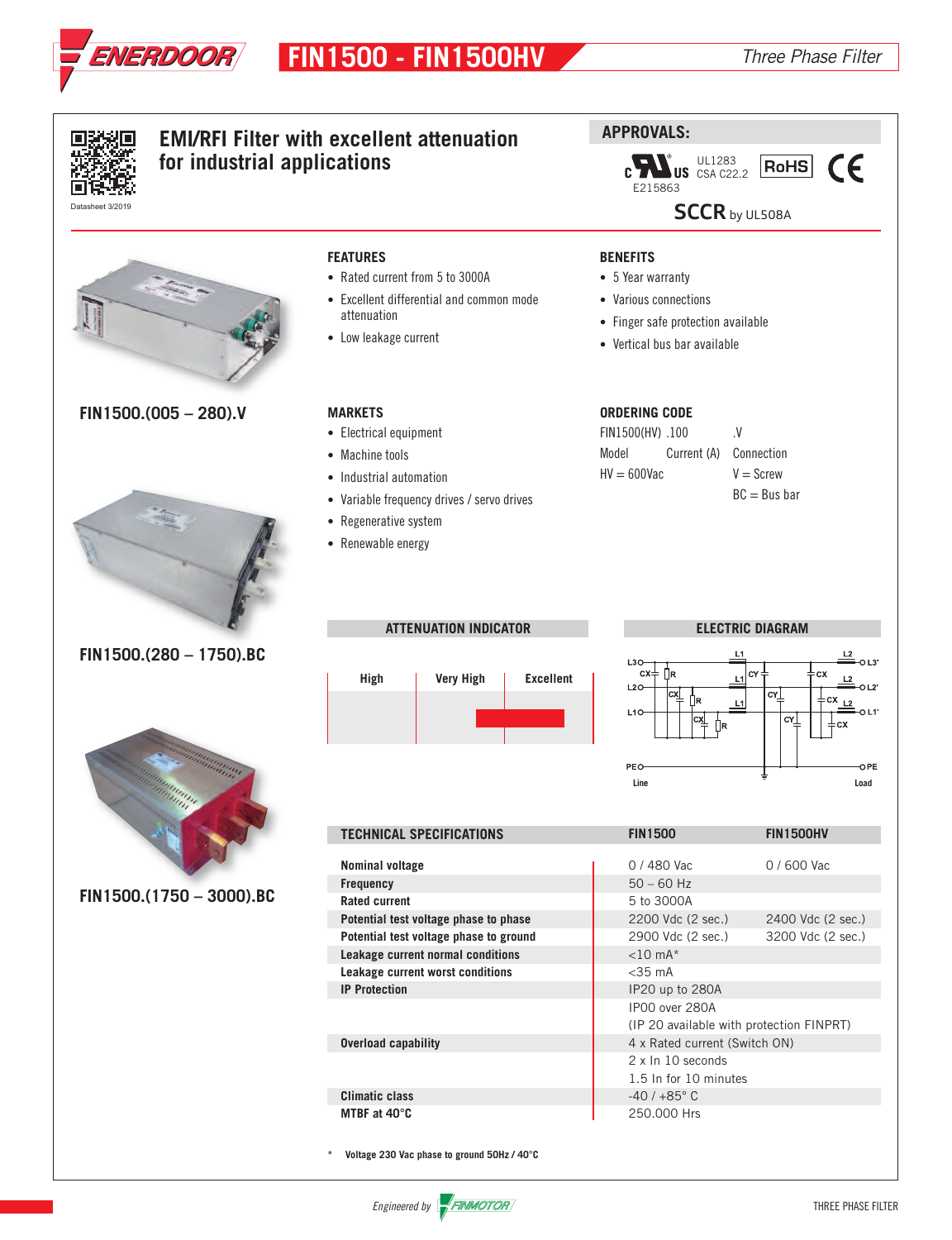

# **FIN1500 - FIN1500HV** *Three Phase Filter*

## **ELECTRICAL CHARACTERISTICS CONNECTIONS TYPICAL ATTENUATION**

|                                    |                                                           |                                                  |                          | <b>LINE</b>    | <b>PE</b>             |                |                       |  |
|------------------------------------|-----------------------------------------------------------|--------------------------------------------------|--------------------------|----------------|-----------------------|----------------|-----------------------|--|
| <b>FIN1500</b><br><b>FIN1500HV</b> | <b>Rated</b><br><b>Current</b><br>$40^\circ$ <sub>C</sub> | <b>Rated</b><br><b>Current</b><br>$50^{\circ}$ C | <b>Power Loss</b><br>(W) | d<br>(mm)      | <b>Torque</b><br>(Nm) | d1<br>(mm)     | <b>Torque</b><br>(Nm) |  |
| .005.V                             | 5                                                         | 4                                                | 5                        | M <sub>4</sub> | 1.2                   | M4             | 1.2                   |  |
| .010.V                             | 10                                                        | 8                                                | $\overline{7}$           | M <sub>4</sub> | 1.2                   | M4             | 1.2                   |  |
| .016.V                             | 16                                                        | 14                                               | 14                       | M <sub>5</sub> | 4                     | M <sub>5</sub> | 4                     |  |
| .030.V                             | 30                                                        | 27                                               | 11                       | M <sub>5</sub> | $\sqrt{4}$            | M <sub>5</sub> | $\overline{4}$        |  |
| .050. V                            | 50                                                        | 46                                               | 10                       | M <sub>6</sub> | 6                     | M <sub>5</sub> | 4                     |  |
| .080.V                             | 80                                                        | 75                                               | 35                       | M <sub>8</sub> | 14                    | M <sub>8</sub> | 14                    |  |
| .100.V                             | 100                                                       | 90                                               | 42                       | M <sub>8</sub> | 14                    | M <sub>8</sub> | 14                    |  |
| .150. V                            | 150                                                       | 140                                              | 74                       | M10            | 18                    | M10            | 18                    |  |
| .200.V                             | 200                                                       | 190                                              | 90                       | M10            | 18                    | M10            | 18                    |  |
| .250. V                            | 272                                                       | 250                                              | 90                       | M12            | 20                    | M10            | 18                    |  |
| .280.V                             | 290                                                       | 280                                              | 80                       | M12            | 20                    | M10            | 18                    |  |
| .280.BC                            | 297                                                       | 280                                              | 78                       | M <sub>8</sub> | 14                    | M10            | 18                    |  |
| .320.BC                            | 330                                                       | 320                                              | 80                       | M <sub>8</sub> | 14                    | M10            | 18                    |  |
| .360.BC                            | 390                                                       | 360                                              | 105                      | M <sub>8</sub> | 14                    | M10            | 18                    |  |
| .400.BC                            | 435                                                       | 400                                              | 110                      | M <sub>8</sub> | 14                    | M10            | 18                    |  |
| .500.BC                            | 545                                                       | 500                                              | 102                      | M <sub>8</sub> | 14                    | M10            | 18                    |  |
| .600.BC                            | 654                                                       | 600                                              | 108                      | M10            | 25                    | M10            | 18                    |  |
| .750.BC                            | 800                                                       | 750                                              | 96                       | M10            | 25                    | M10            | 18                    |  |
| .900.BC                            | 940                                                       | 900                                              | 80                       | M12            | 50                    | M12            | 20                    |  |
| $.1000$ .BC                        | 1050                                                      | 1000                                             | 115                      | M12            | 50                    | M12            | 20                    |  |
| .1250.BC                           | 1290                                                      | 1250                                             | 101                      | M12            | 50                    | M12            | 20                    |  |
| .1500.BC                           | 1550                                                      | 1500                                             | 120                      | M12            | 50                    | M12            | 20                    |  |
| .1600.BC                           | 1650                                                      | 1600                                             | 130                      | M12            | 50                    | M12            | 20                    |  |
| .1750.BC                           | 1800                                                      | 1750                                             | 135                      | M12            | 50                    | M12            | 20                    |  |
| .2000.BC                           | 2050                                                      | 2000                                             | 138                      | M12            | 50                    | M12            | 20                    |  |
| .2250.BC                           | 2300                                                      | 2250                                             | 145                      | M12            | 50                    | M12            | 20                    |  |
| .2500.BC                           | 2550                                                      | 2500                                             | 170                      | M12            | 50                    | M12            | 20                    |  |
| .3000.BC                           | 3000                                                      | 2950                                             | 180                      | M12            | 50                    | M12            | 20                    |  |



- Common Mode -- Differential Mode

**Typical attenuation 5A – 400A**



**Typical attenuation 500A – 3000A**

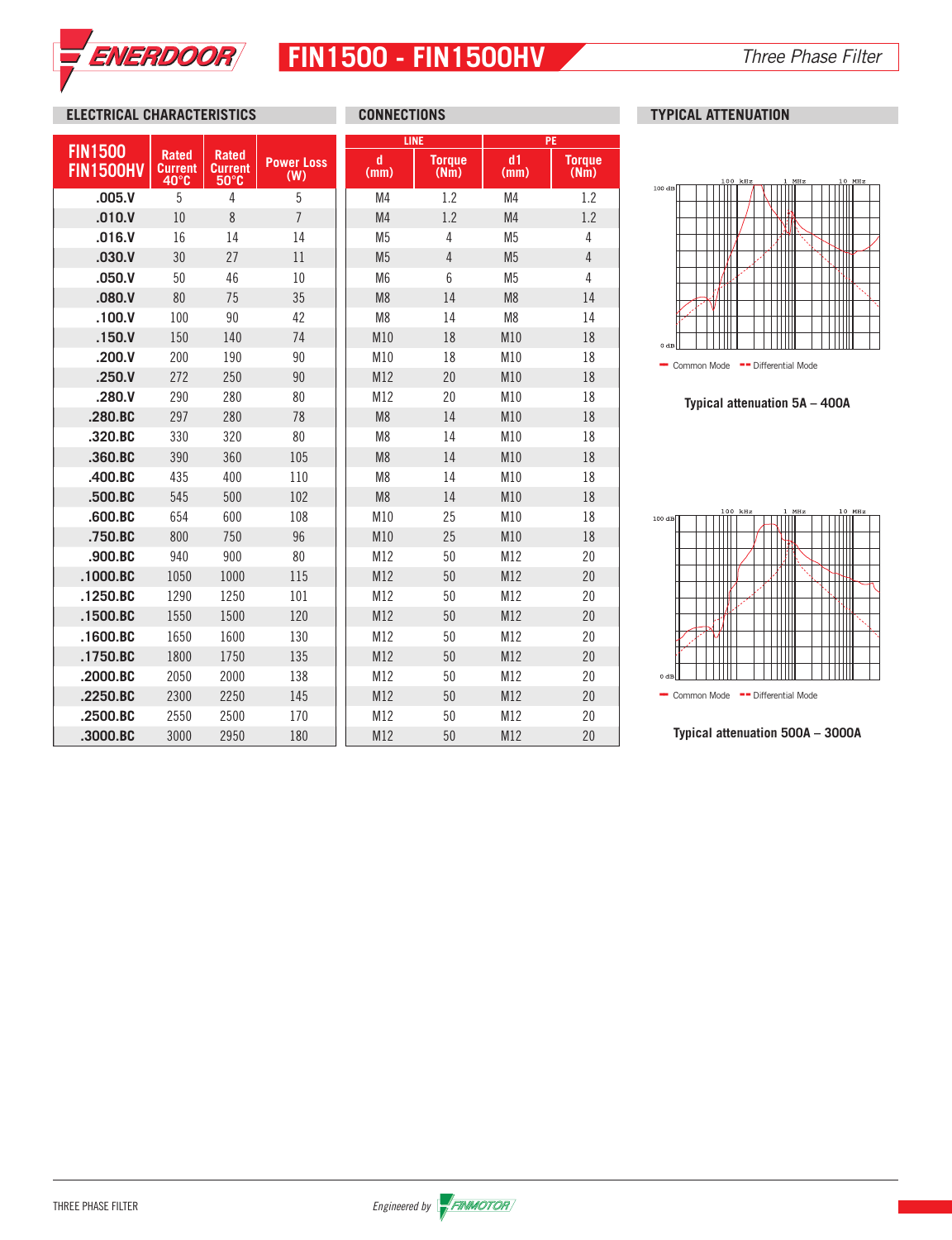

# **FIN1500 - FIN1500HV** *Three Phase Filter*

## **MECHANICAL DIMENSIONS mm**

| 500<br><b>FIN1</b><br><b>500HV</b> | A  | B   | c   | d              | dd1            |    | 17  | Н   |     |     | N    | P  | $\mathbf{C}$<br>S | Weight<br>Kg.  | Case |
|------------------------------------|----|-----|-----|----------------|----------------|----|-----|-----|-----|-----|------|----|-------------------|----------------|------|
| .005.V                             | 58 | 86  | 44  | M4             | M4             | 14 | 4.5 | 186 | 160 | 176 | 30   | 40 | 38                | <sup>2</sup>   |      |
| .010.V                             | 58 | 86  | 44  | M <sub>4</sub> | M <sub>4</sub> | 14 | 4.5 | 186 | 160 | 176 | 30   | 40 | 38                | $\overline{2}$ |      |
| .016.V                             | 90 | 100 | 46  | M <sub>5</sub> | M <sub>5</sub> | 28 | 4.5 | 246 | 220 | 235 | 35   | 70 | 64                | 3              |      |
| .030.V                             | 90 | 100 | 46  | M <sub>5</sub> | M <sub>5</sub> | 28 | 4.5 | 246 | 220 | 235 | 35   | 70 | 64                | 3              | 2    |
| .050. V                            | 90 | 100 | 46  | M <sub>6</sub> | M <sub>5</sub> | 28 | 4.5 | 246 | 220 | 235 | 35   | 70 | 64                | 3              | 3    |
| .080. V                            | 90 | 185 | 84  | M <sub>8</sub> | M <sub>8</sub> | 25 | 6.5 | 356 | 320 | 340 | 77.5 | 70 | 69                | 5              | 4    |
| .100.V                             | 90 | 185 | 84  | M <sub>8</sub> | M <sub>8</sub> | 25 | 6.5 | 356 | 320 | 340 | 77.5 | 70 | 69                | 5              | 4    |
| .150. V                            | 90 | 220 | 120 | M10            | M10            | 29 | 6.5 | 356 | 320 | 340 | 95   | 70 | 60                |                | 5    |
| .200.V                             | 90 | 220 | 120 | M10            | M10            | 29 | 6.5 | 356 | 320 | 340 | 95   | 70 | 60                |                | 5    |
| .250. V                            | 90 | 220 | 120 | M12            | M10            | 30 | 6.5 | 356 | 320 | 340 | 95   | 70 | 60                | 9              | 6    |
| .280.V                             | 90 | 220 | 120 | M12            | M10            | 30 | 6.5 | 356 | 320 | 340 | 95   | 70 | 60                | 9              | 6    |

**CASE 1, 2, 3, 4 ASSEMBLY CONNECTION "V"**





**CASE 5, 6 ASSEMBLY CONNECTION "V"**